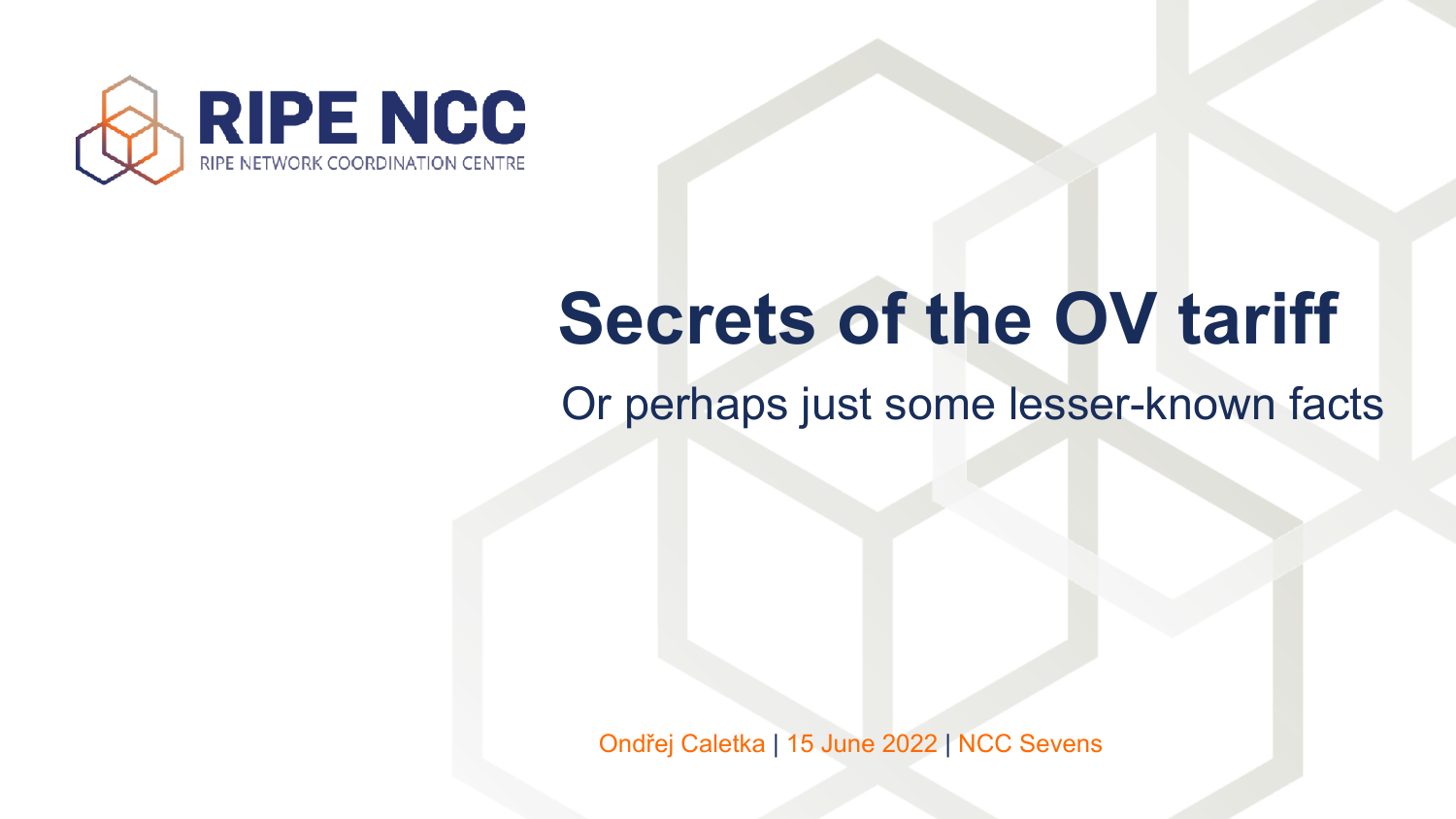

- Travel on balance
	- Balance stored in card's memory
	- Deposit collected at check-in - fare per kilometre differs between regions (€0.179 in Amsterdam) all the way to  $-$  €4
	- Final fare calculated at check-out
- Post-paid (NS Flex, GVB Flex, Arriva Flow)
	- Transactions are recorded in card's memory
	- Fare is calculated later

## **Modes of OV-chipkaart**

### Payment type Product type

- can be more expensive than GVB 1 hour ticket (€3.20)
- Train travel
	- Fare tables based on Tariff Units
	- Tariff Unit map published by ProRail

- Bus, Tram, Metro (BTM)
	- €1.01 boarding/basic fare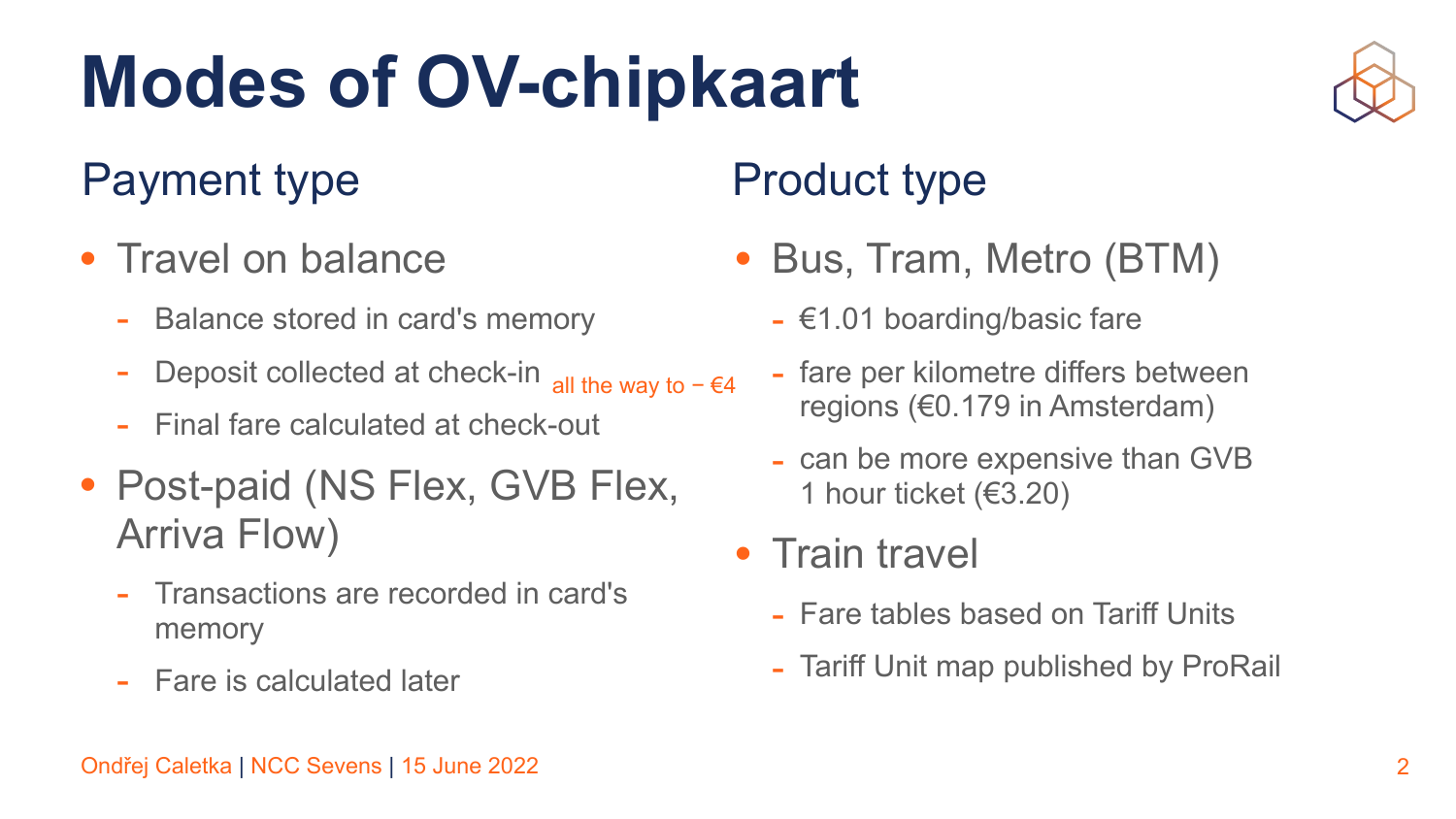**Tariff Units** 



## **Travel farther on train to save money**

### Price per tariff unit

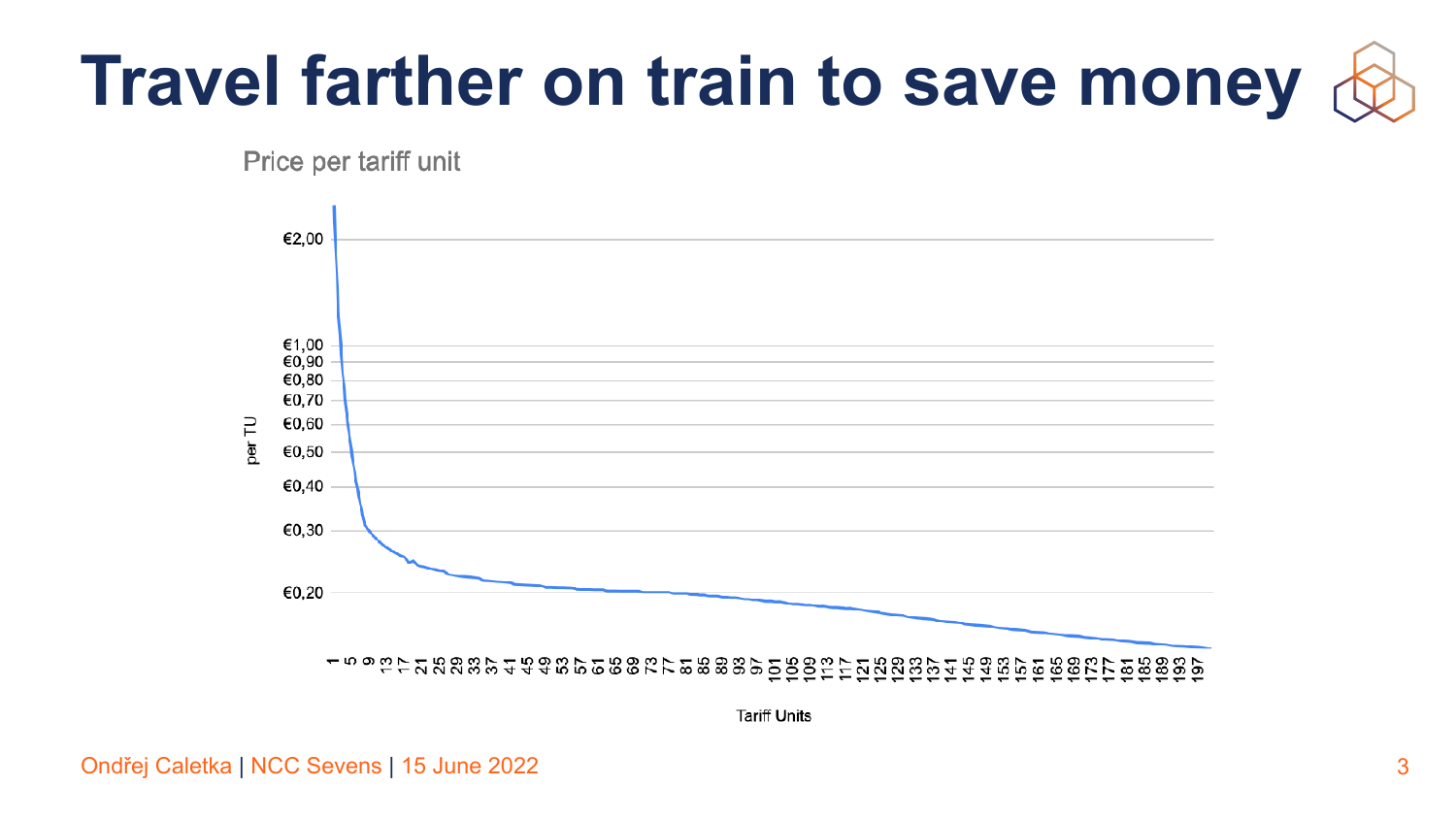



### **Save € 0.40 on a trip to the Airport**

- Amsterdam Centraal Schiphol Airport = **19 TU**
- Amsterdam Amstel Schiphol Airport = **17 TU**
- You *actually* travel through Amsterdam Centraal
- Use an e-ticket
- Gates in **all stations** will open for any *valid* ticket



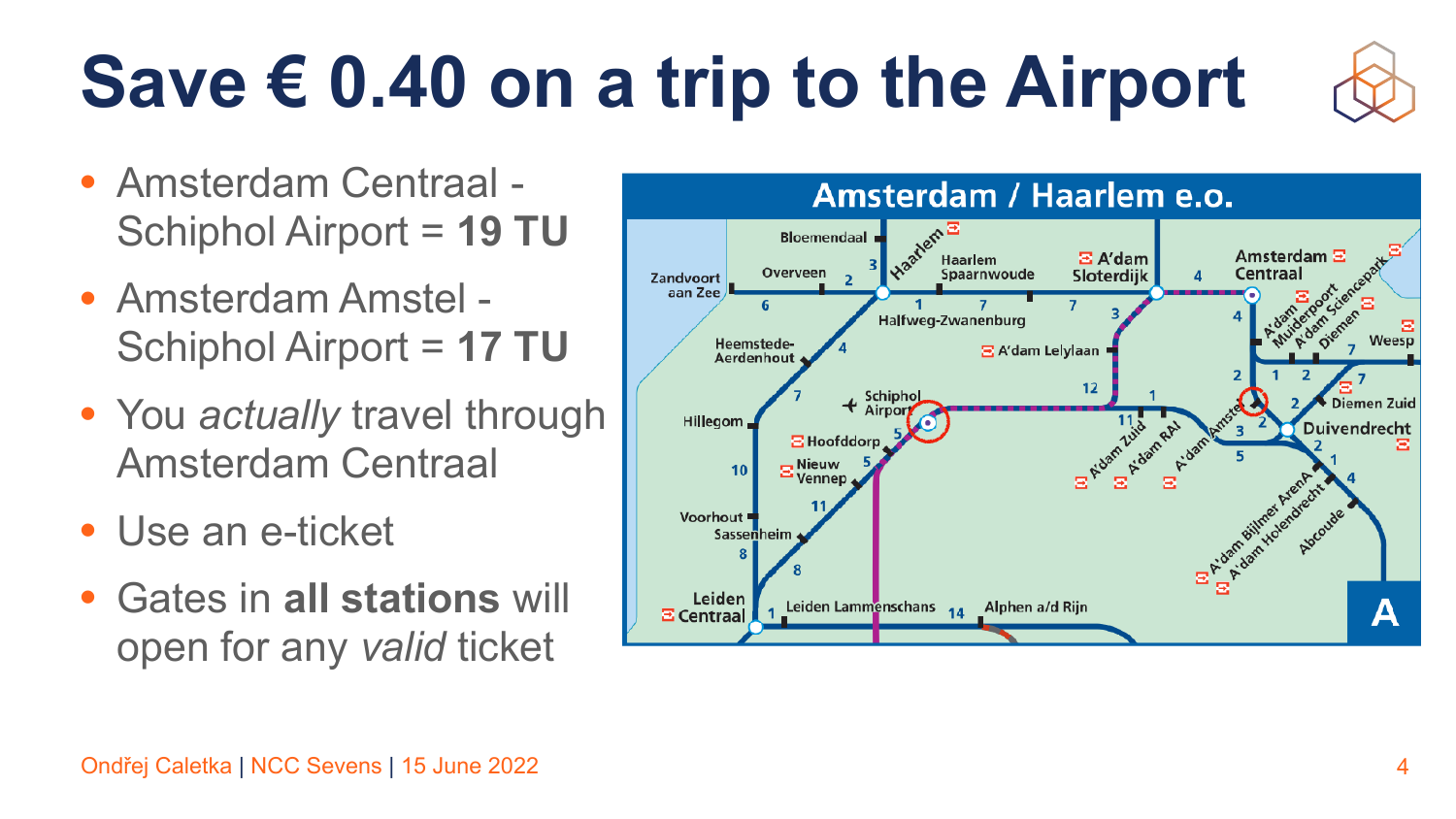



- Peak hours are **actually 10 minutes shorter** than announced
	- Mon Fri **06:35 08:55**, **16:05 18:25**
	- Tariff is determined at (the first) check-in
	- No afternoon peak hours for international trips
- You can cancel check-in by checking-out **within 60 minutes**
	- Stuck in a restaurant for more than 60 minutes? Then take a train to some *other* stop!
- You can continue the journey by checking-in **within 35 minutes**  after check-out
- Total journey duration cannot exceed **6 hours**
	- Longer journeys get broken into shorter ones with possible missing check-ins/-outs

### **Trains to the limits**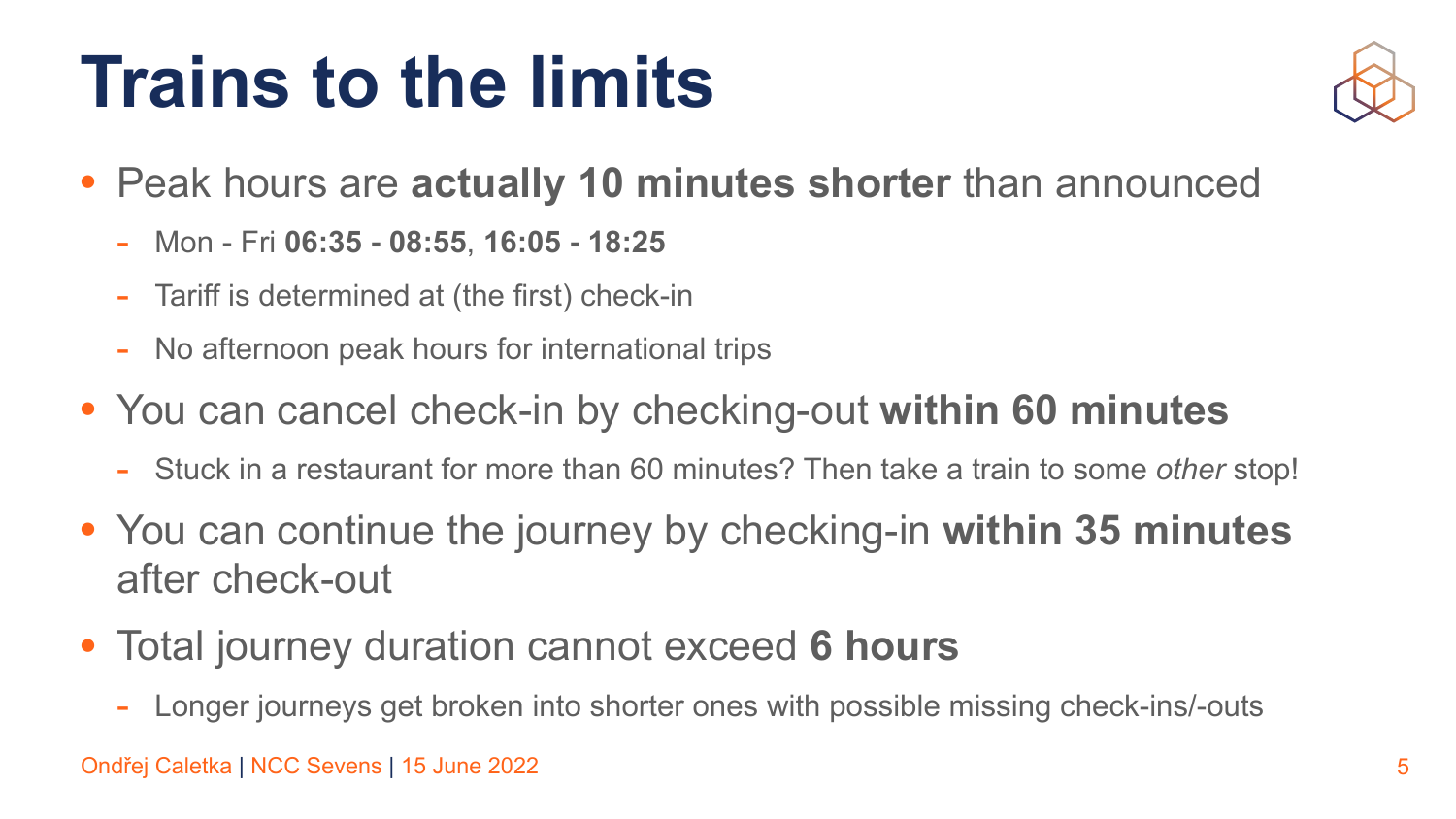

### **First class travels**

- When travelling on balance, class has to be chosen before check-in and **cannot be changed**
- With NS-flex, class can be **changed within 15 minutes** after (*each*) check-in
- Surcharge **67%** on top of 2nd class fare
- Almost precisely cancels out **40% discount**

6

167 100 − 40 100 ⋅ 100 = 1002 1000

$$
1\frac{2}{3} \cdot \frac{100 - 40}{100} = \frac{300}{300} = 1
$$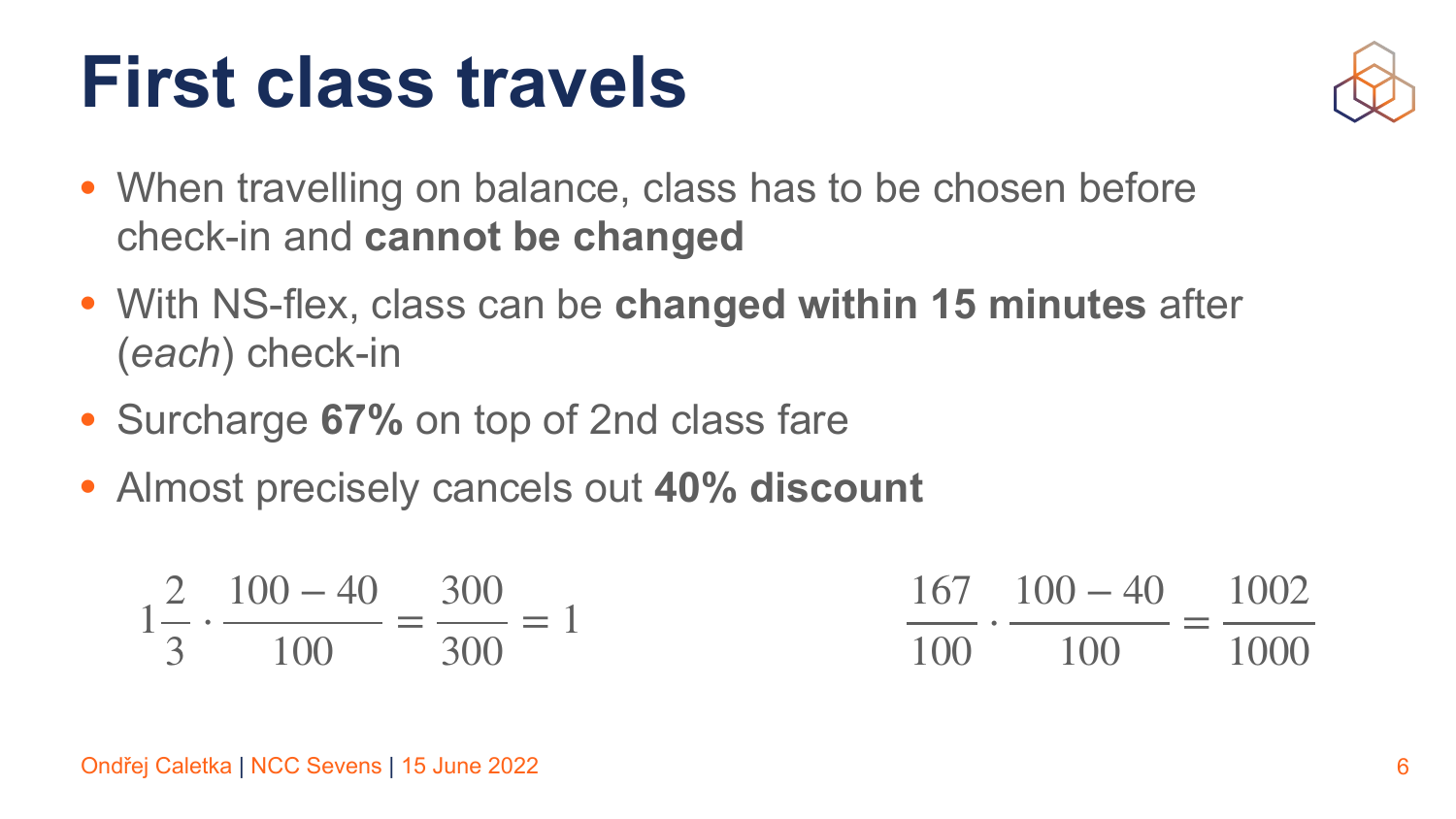### **Extra cent for NS Flex users** On Balance / e-ticket NS Flex



### **Amsterdam Centraal** O

7

$$
4.84 \cdot \frac{100 - 40}{100} = 2.904 \sim 2
$$

$$
2.90 \cdot \frac{100 + 67}{100} \cdot \frac{100 - 40}{100} = 2.9058 \sim 2.91
$$

2.90



| Train (NS)                                          | $= 4.843 \sim 4$<br>2.9<br>1()() |
|-----------------------------------------------------|----------------------------------|
| 2nd class full fare                                 | € 2.90                           |
| 20% discount                                        | € 2.32                           |
| 40% discount                                        | $\epsilon$ 1.74                  |
| 1st class full fare<br>20% discount<br>40% discount | €4.84<br>€3.87<br>€ 2.90         |
| <b>Railrunner</b>                                   | €2.50                            |
|                                                     |                                  |



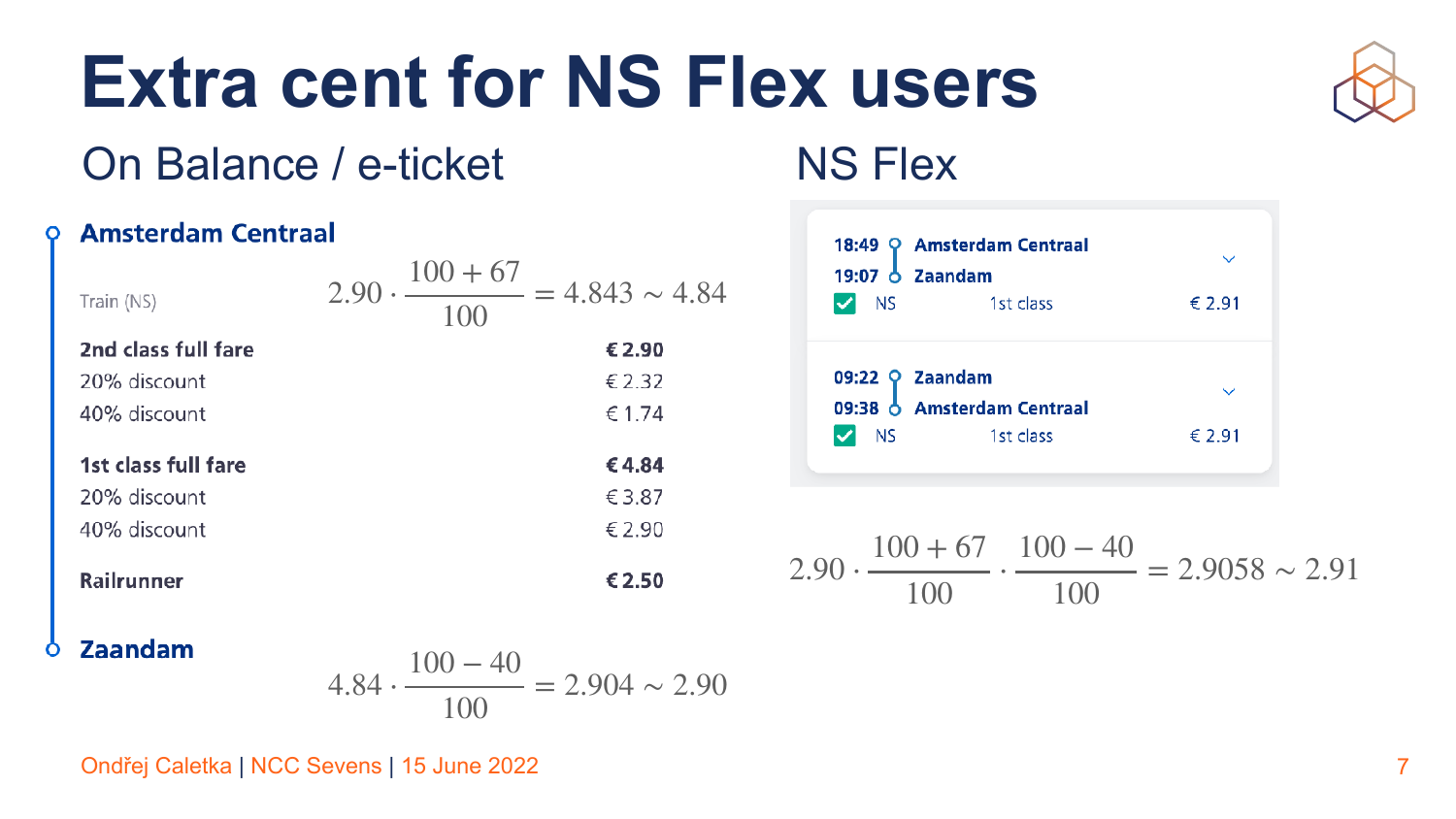



### **Fare optimisation tips**

- Buy **40% off-peak** subscription for € 5.10/month
	- The cost of subscription will return within one or two trips per month
	- You will get a personal OV-chipkaart for free
- Check-in before peak hours, but not too early
	- It is **not allowed** to check-in sooner than 30 minutes before travel
- Do not stop for more than 35 minutes during peak hours
	- So the cheaper trip will continue
- Try not to mix trains and BTM
	- You will *very likely* not get any transfer discount